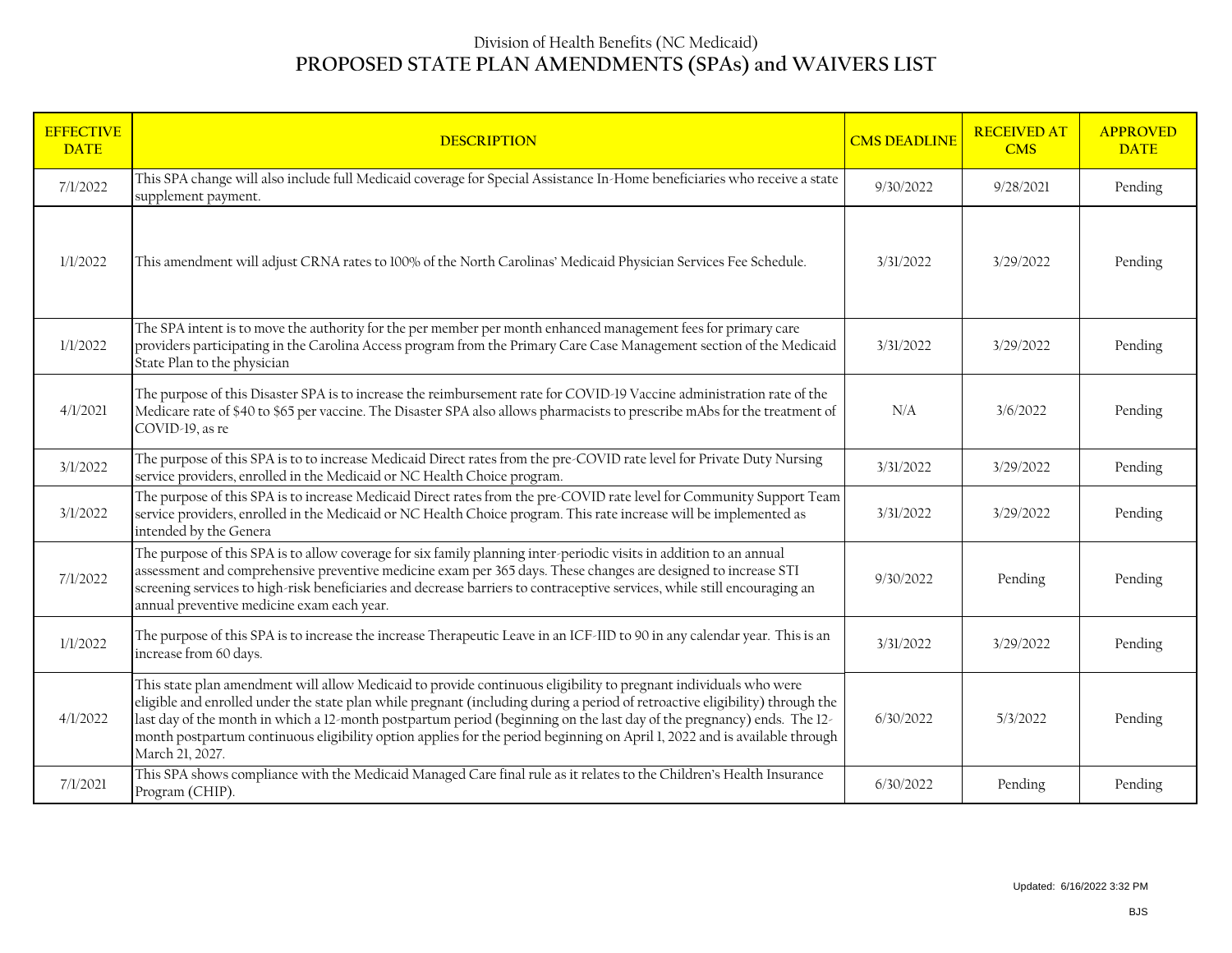## Division of Health Benefits (NC Medicaid) **PROPOSED STATE PLAN AMENDMENTS (SPAs) and WAIVERS LIST**

| <b>EFFECTIVE</b><br><b>DATE</b> | <b>DESCRIPTION</b>                                                                                                                                                                                                                                                                                                                                                                                                                   | <b>CMS DEADLINE</b> | <b>RECEIVED AT</b><br><b>CMS</b> | <b>APPROVED</b><br><b>DATE</b> |
|---------------------------------|--------------------------------------------------------------------------------------------------------------------------------------------------------------------------------------------------------------------------------------------------------------------------------------------------------------------------------------------------------------------------------------------------------------------------------------|---------------------|----------------------------------|--------------------------------|
| 4/1/2022                        | This SPA will add 12 months of postpartum coverage for CHIP beneficiaries. North Carolina has elected the extended<br>postpartum option in Medicaid, and per 2107(e)(1)(J) as added by ARP, states are required to provide a 12 month<br>postpartum period that begins at the end of the pregnancy for CHIP beneficiaries.                                                                                                           | 6/30/2022           | Pending                          | Pending                        |
|                                 | SPA 22-0015 (Replace Covid Rate), SPA 22-0016 (HCBS Temp COVID rate increase) and SPA 22-0017 (Non-HCBS<br>COVID Temp rate increase). The changes will end date the DSPAs on June 30, 2021, and a second DSPA that restarts the<br>rates effective July 1, 2021. 22-0015 restarts the rates effective July 1, 2021, through the dates that these rates were in effect<br>before being replaced by permanent SPAs or being end dated. | N/A                 | 5/23/2022                        | Pending                        |
| 1/1/2022                        | The purpose of this SPA is to cover routine patient costs while a beneficiary is in a qualifying clinical trial.                                                                                                                                                                                                                                                                                                                     | 3/31/2022           | 3/29/2022                        | Pending                        |
| 7/1/2022                        | This State Plan Amendment is an annual adjustment to reflect the component of the payment limit cap applicable to the<br>Fee-for Service activity for the State Fiscal Year beginning July 1, 2022.                                                                                                                                                                                                                                  | 9/30/2022           | Pending                          | Pending                        |
| 7/1/2022                        | The purpose of this SPA is to update Non-Hospital Medical Detoxification to Medically Monitored Inpatient<br>Withdrawal Services to align with The ASAM Criteria.                                                                                                                                                                                                                                                                    | 9/30/2022           | Pending                          | Pending                        |
| 7/1/2022                        | The purpose of this SPA is to add Clinically Managed Residential Withdrawal services to the State Plan and be a service<br>covered by Medicaid.                                                                                                                                                                                                                                                                                      | 9/30/2022           | Pending                          | Pending                        |
|                                 | The SPA will increase rates for (ICF/IIDs), including ICF/IID-level group homes, enrolled in the Medicaid or NC Health<br>Choice program. This rate increase will be implemented as intended by the General Assembly to assist in increasing the<br>hourly wages of direct care workers in this State towards a minimum of fifteen dollars (\$15.00) per hour.                                                                       | Pending             | Pending                          | Pending                        |
| 7/1/2022                        | The SPA is being updated to align with the MH Parity and Addiction Equity Act of 2008. Prior approval language is being<br>changed and maximum length of service is be removed.                                                                                                                                                                                                                                                      | 9/30/2022           | Pending                          | Pending                        |